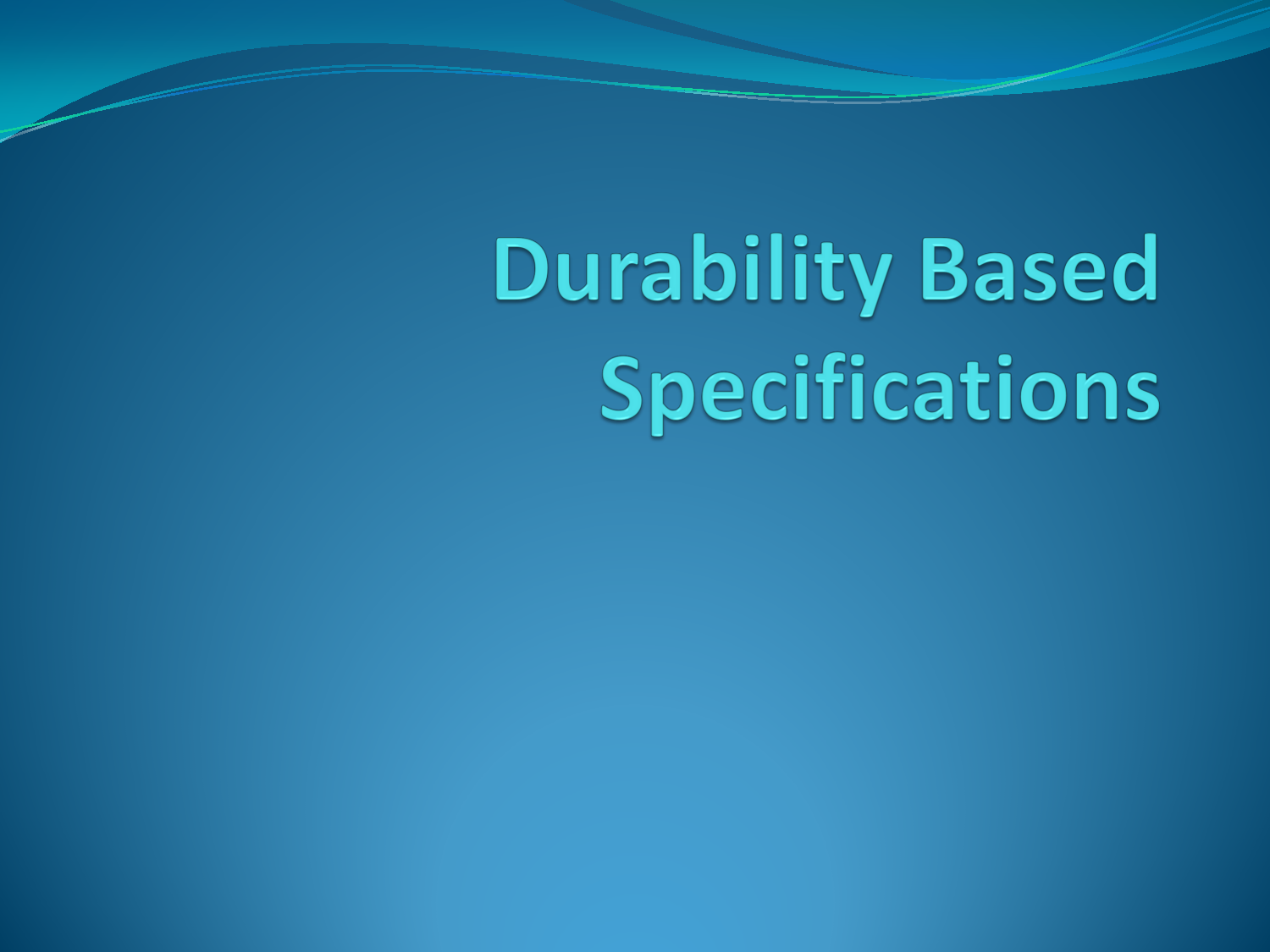### **Outline**

- Dan DeGraaf
	- Background
- John Staton
	- AASHTO reception
- Tyson Rupnow
	- Update on synthesis
	- Outline next steps
	- Task force members
- Bret Trautman
	- Presentation of a resolution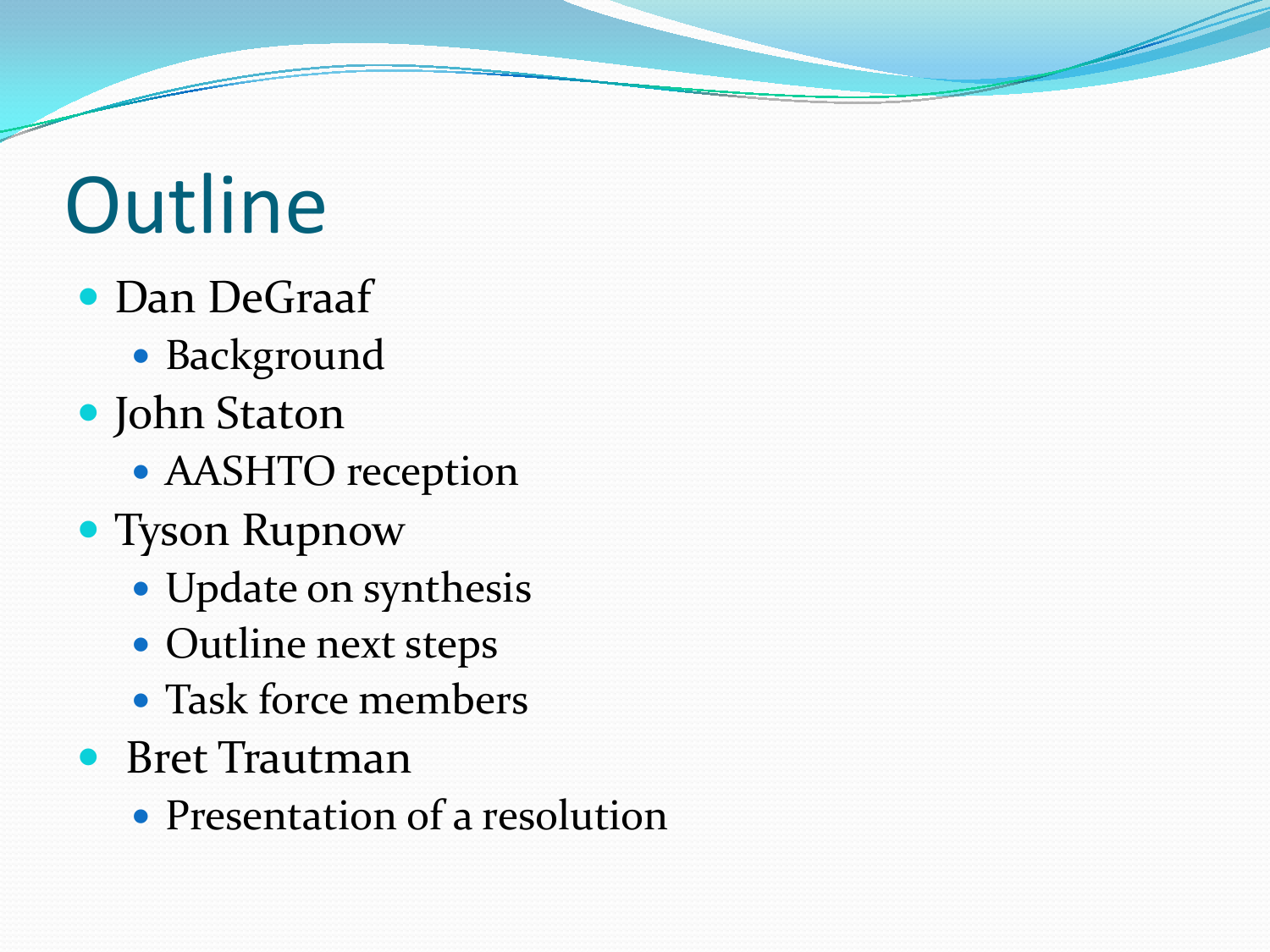# Background

#### • Oklahoma City

• Noted that a fundamental need existed to change the way PCC is specified, placed, tested, and accepted

#### • Need

- Durability based specification
- Begin implementation of currently available technology
- Identify gaps in technology
- New test methods
- Implement monitoring programs to correlate laboratory data with field performance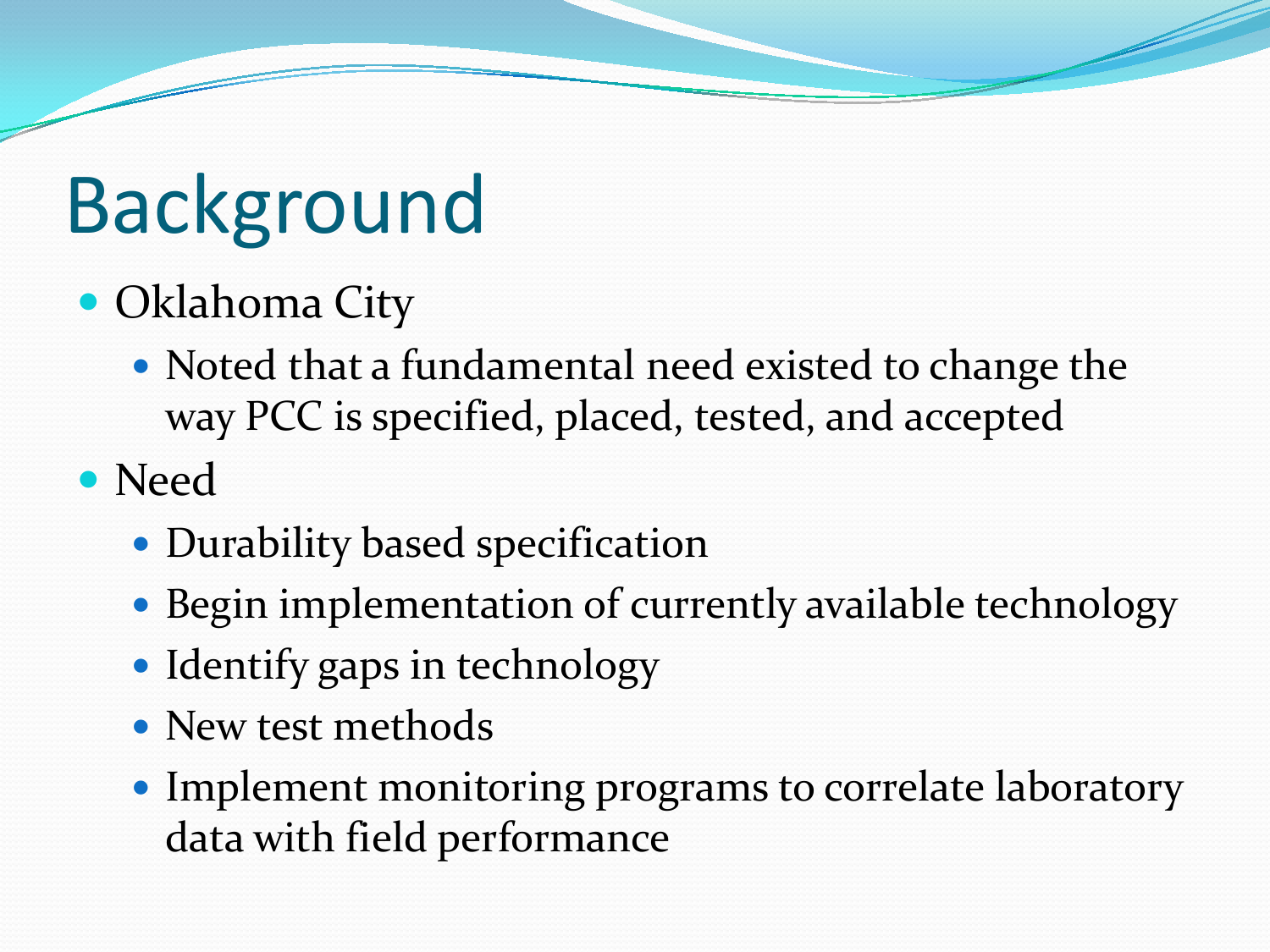### 6 Program Elements

- Develop synthesis on durability characteristics
- Identify new tests that are ready for implementation
- Support states and aid them in gaining experience with new tests
- Develop durability based specification that builds upon the synthesis
- Work within the research community to develop any additional test methods needed
- Work with AASHTO to formally adopt the new specifications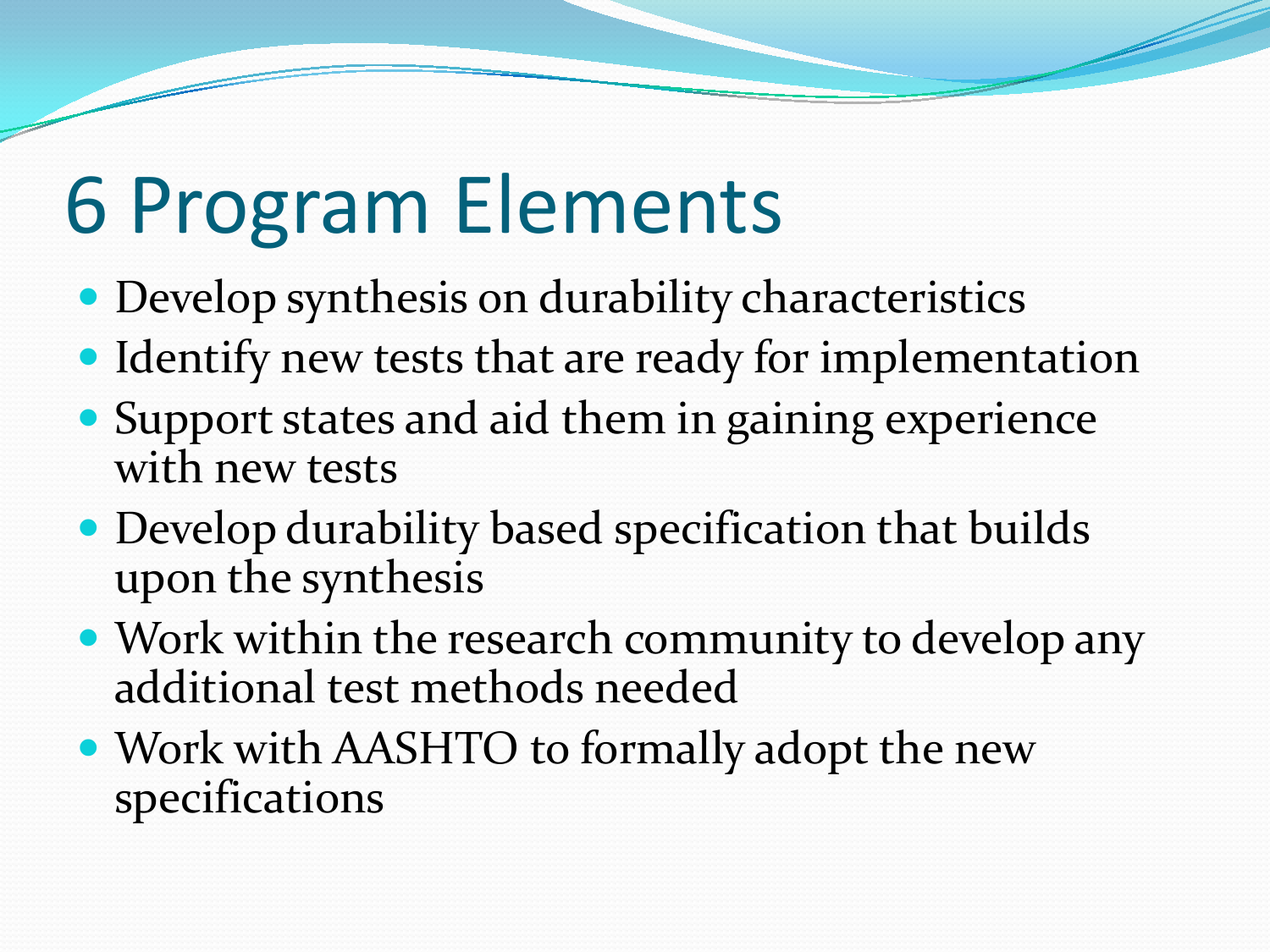## AASHTO Reception

- Presented the scoping document
	- 2 technical session meetings and roundtable at AASHTO SOM
	- Overwhelming support was received
	- Asked each state to return and provide \$3000 to TTCC for support of the synthesis
	- Asked for support for the pooled fund project to follow  $(2013)$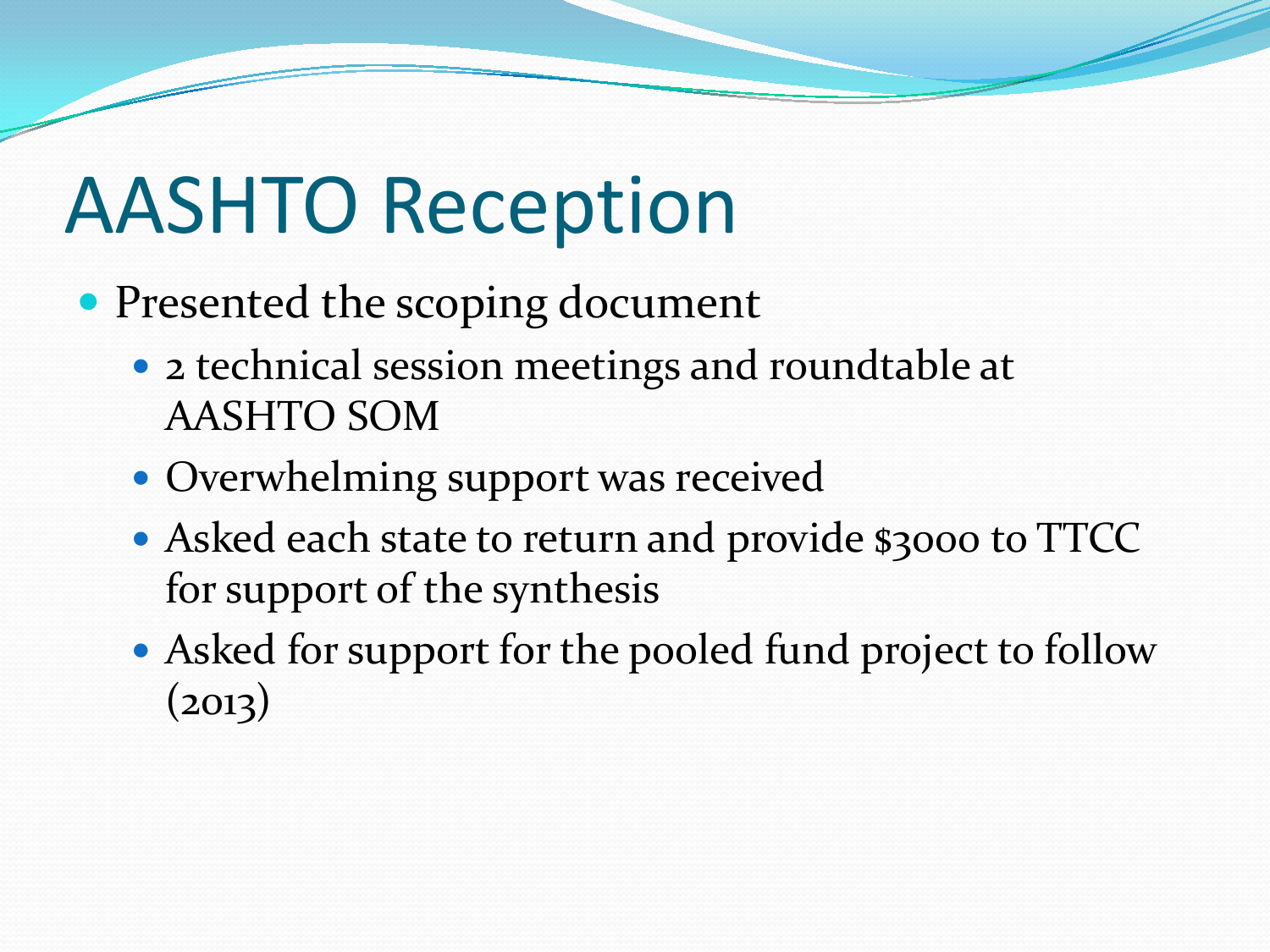#### Envisioned Process

- NCC provide technical oversight
- Coordinated efforts under CP Road Map through the CP Tech Center
- Include as many stakeholders as possible
- Synthesis will assist in development of a strategic plan
	- Recommend changes to current specifications
	- Prioritize research needs and identify funding sources
	- Implement findings
	- Develop QA processes and educate users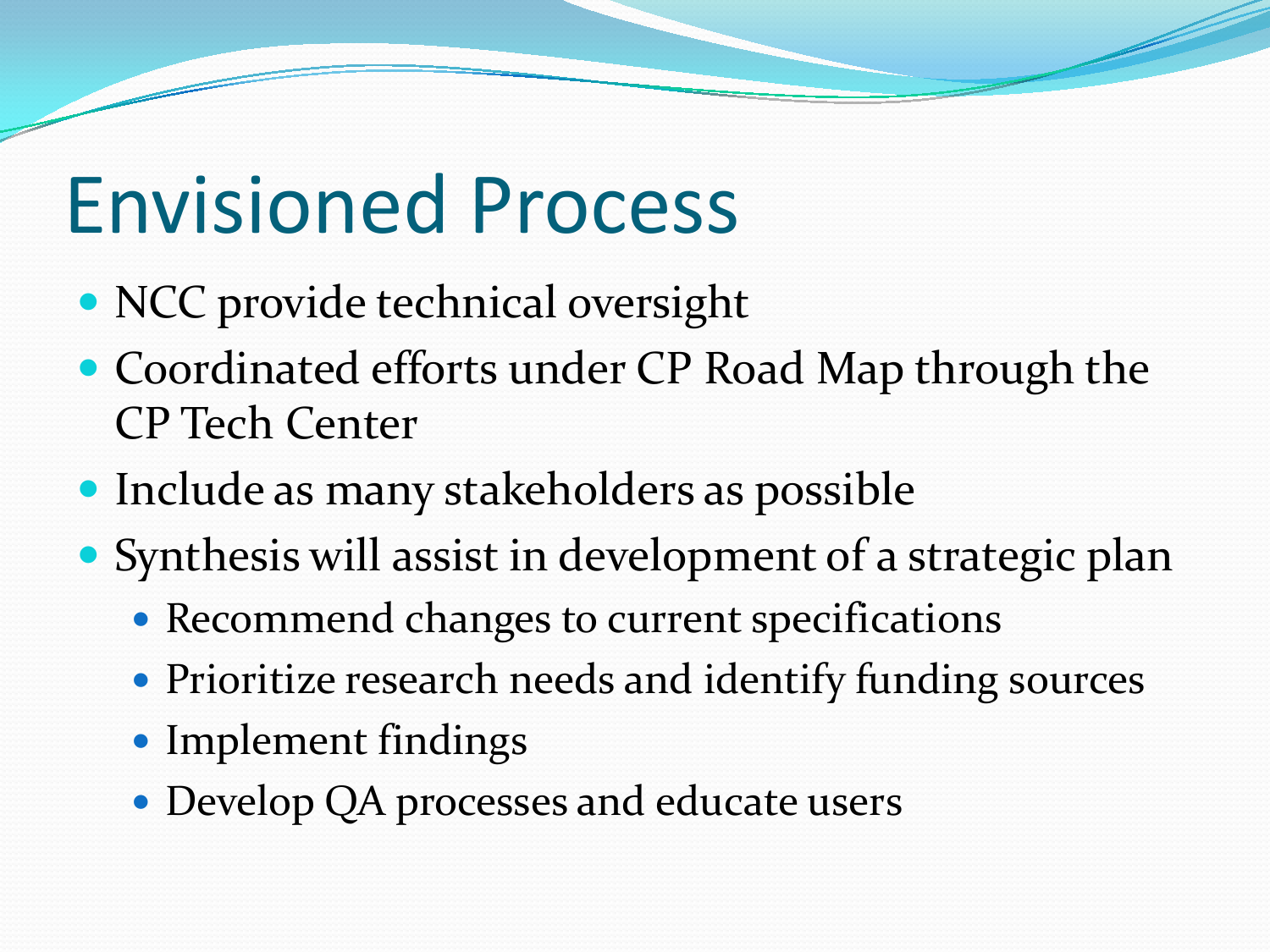#### Proposed NCC Approach

#### • Two projects

- Synthesis to be completed 2012 2013
- Pooled fund study to be completed 2013 to 2018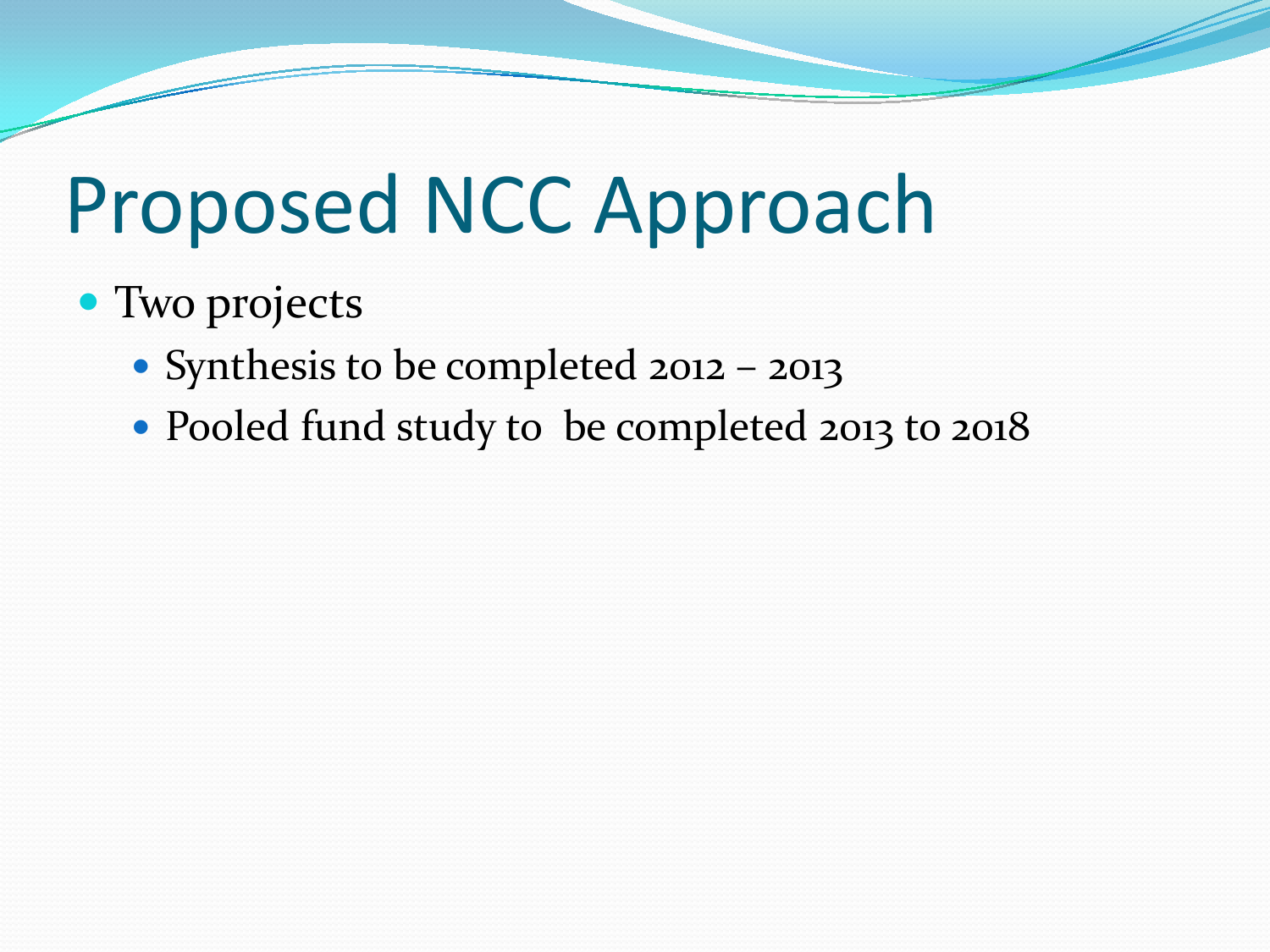# Synthesis Support

- State supporting include
	- Michigan
	- Minnesota
	- Oklahoma
	- Pennsylvania
	- Louisiana
	- Iowa (planning to support)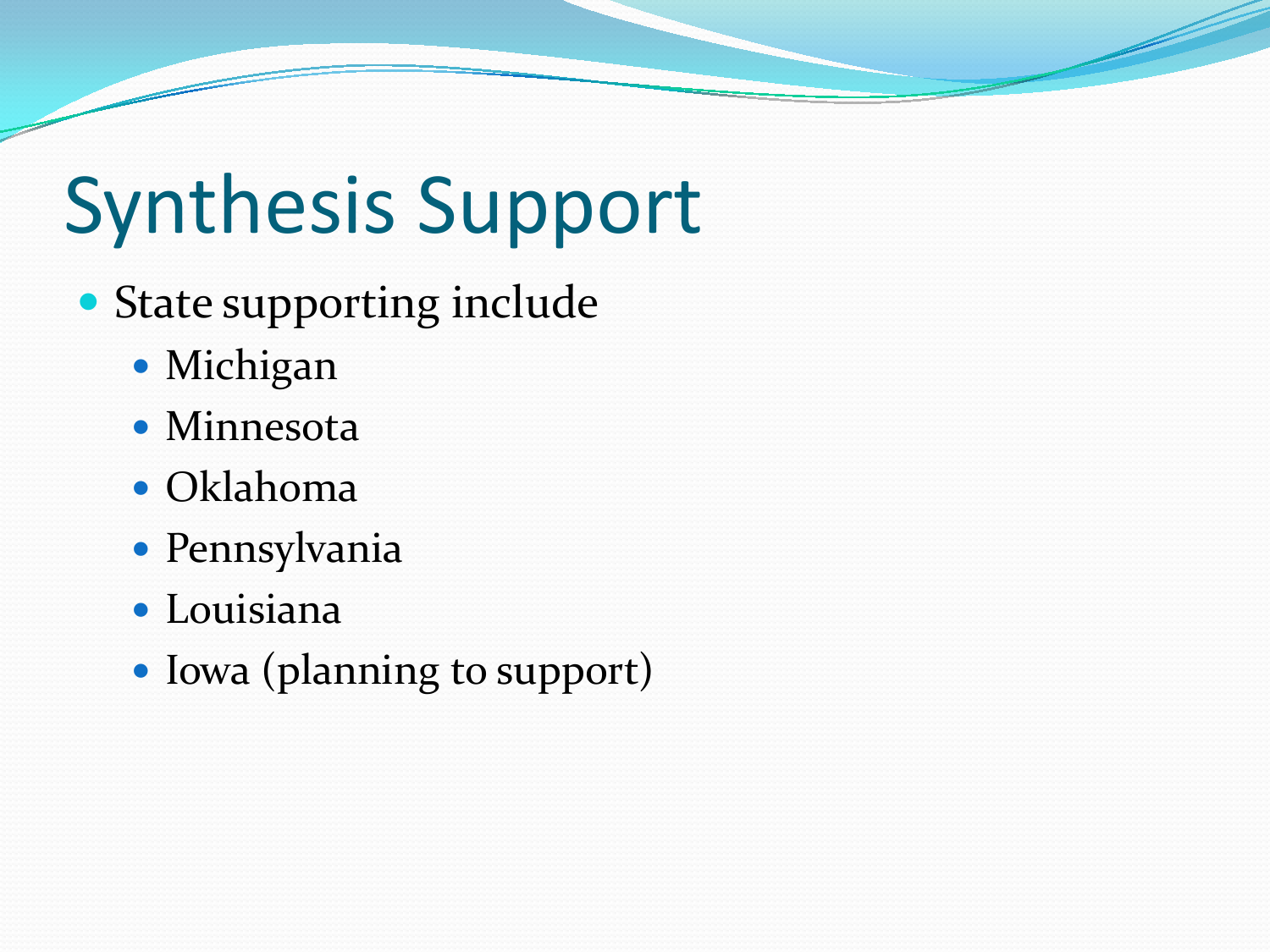#### Timeline – Short-term

- Synthesis completed by end of 2013
- Framework for pooled fund study completed by end of 2013
- Implementation of current knowledge
- Field demonstrations of existing technology
- Training programs
- Revise QA testing protocol
- Identification of knowledge gaps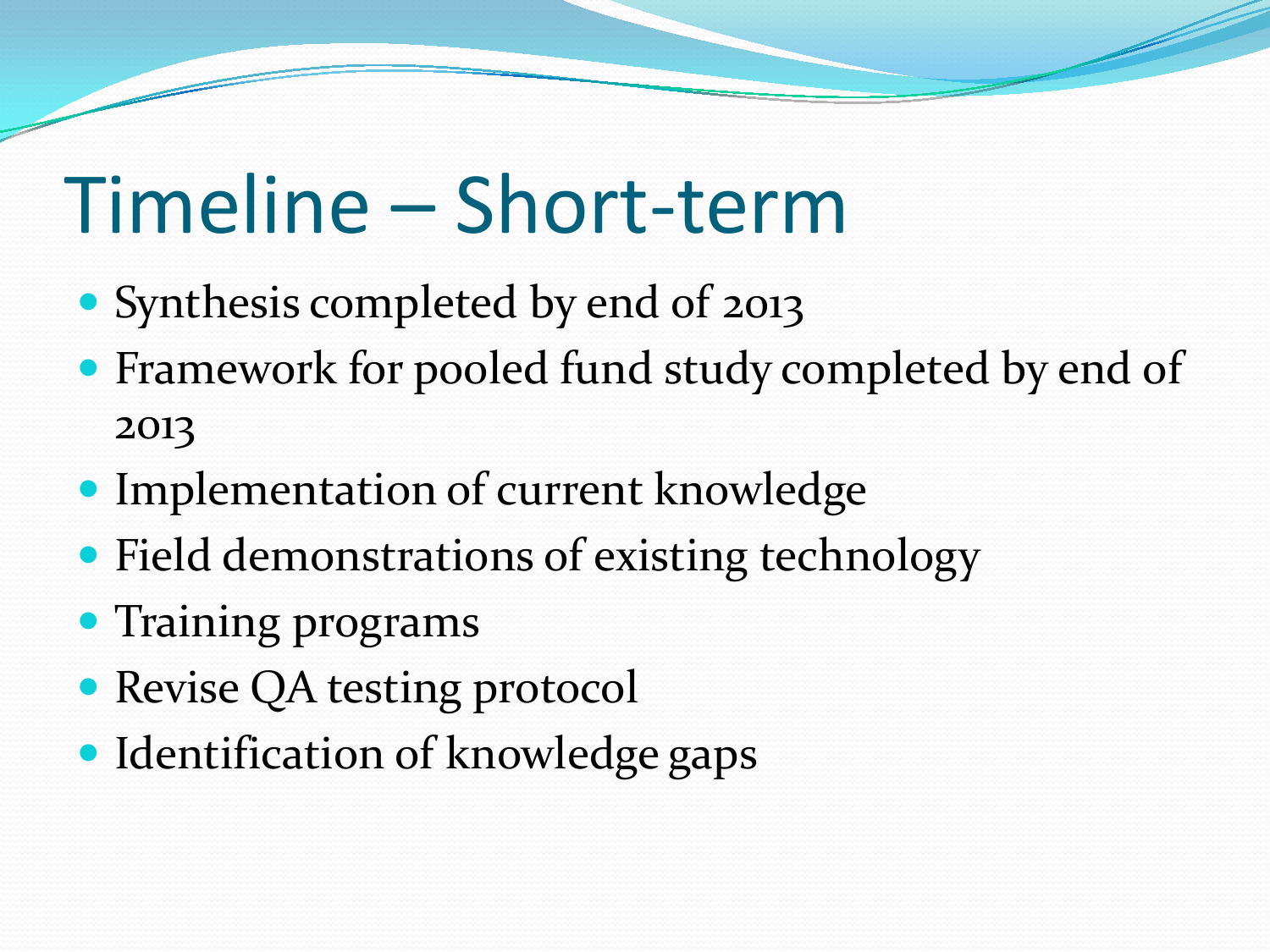### Timeline – Long-term

- Resistance to environmental conditions including deicing chemicals
- Internal distress mechanisms (AAR and D-cracking)
- Test methods to detect potential problems
- Monitoring to model projected lifetimes
- Mix design and proportioning
- Limitations and benefits of innovative products
- Continuous demonstration, implementation, and education on new test methods and processes as they are developed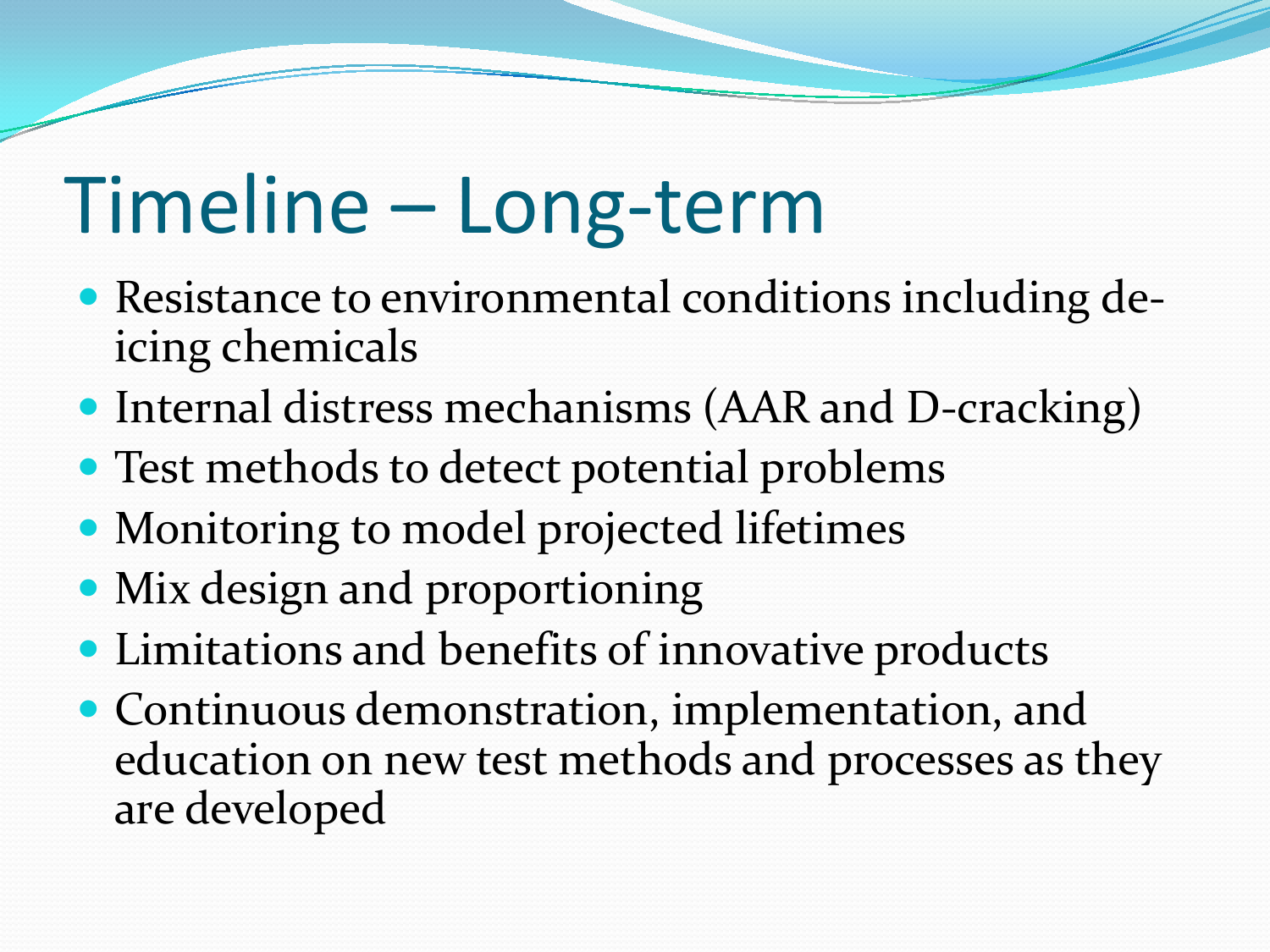#### Keep it Interesting

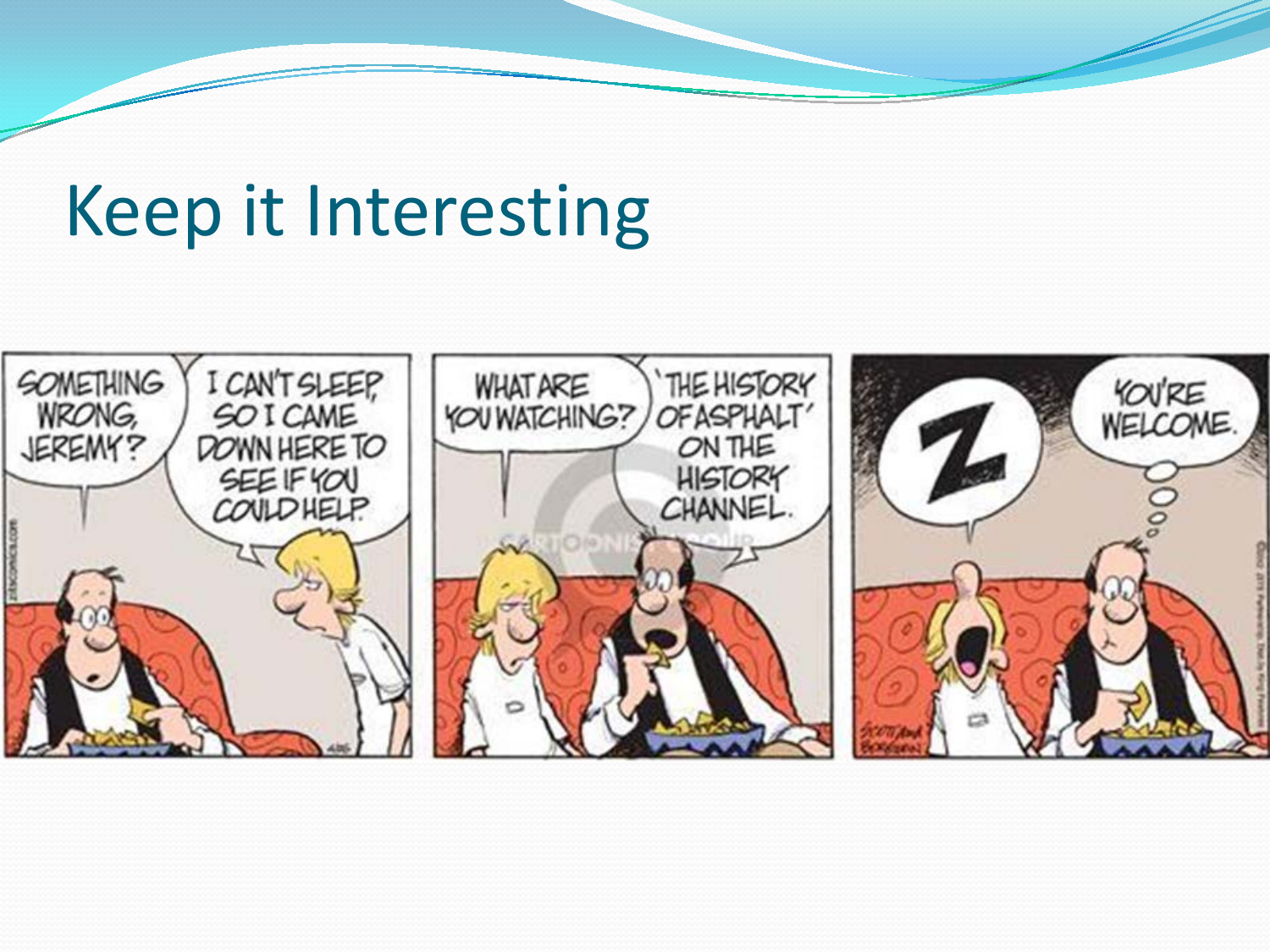### NCC Task Force

- Seeking nominations for members to serve on this task force
	- Can volunteer